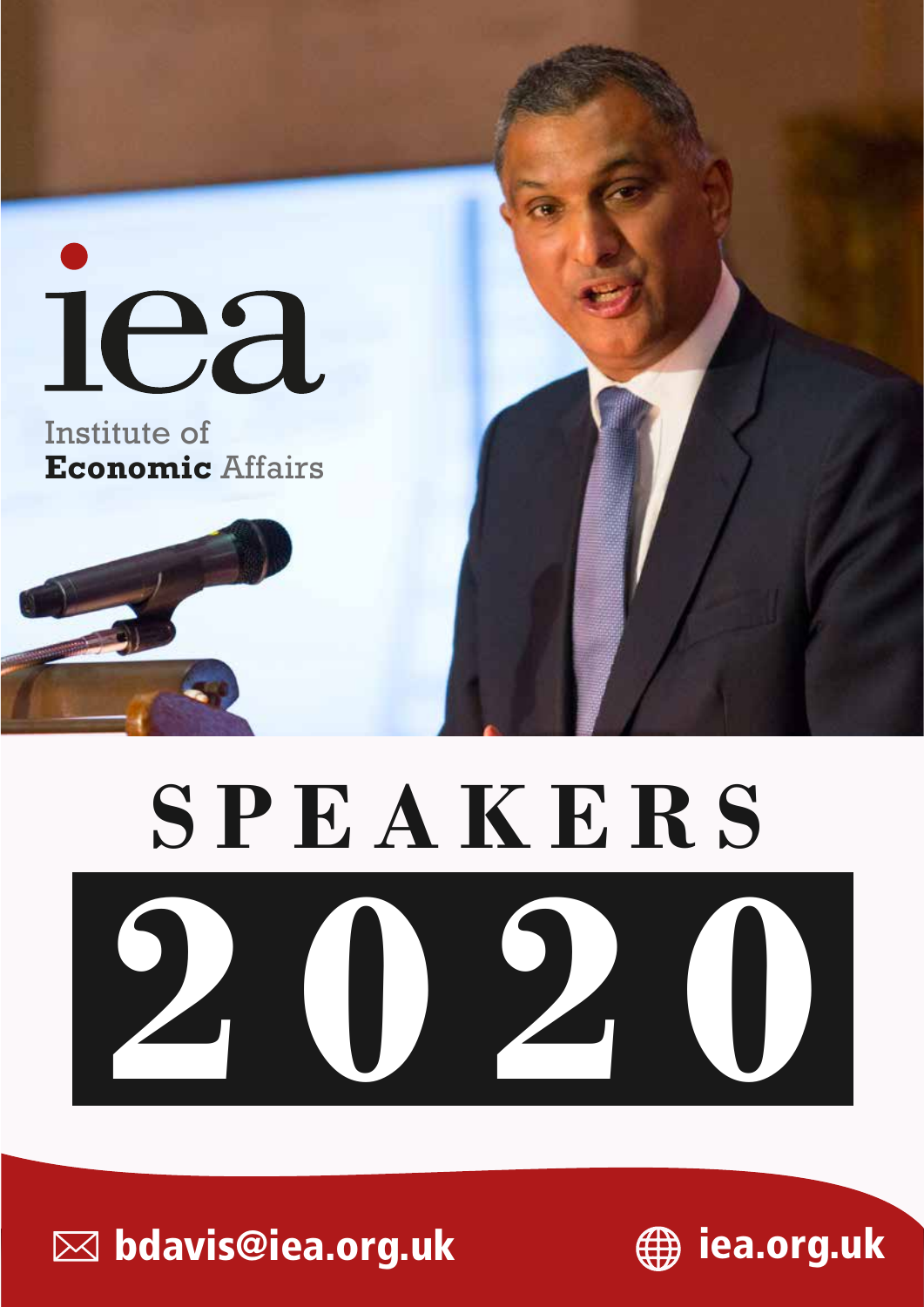



Adam is the Director of EPICENTER, with the responsibility to enable the cooperation of the network and organise the private and public events programme in Brussels. He was previously European Outreach Manager at EPICENTER and a Koch Summer Fellow in the Publications Department of the Independent Institute in California. He also has experience in domestic party politics in Germany and Hungary. Adam has a BA (Hons) in Politics and International Relations from the University of Sheffield and an MSc in Political Theory from the London School of Economics. Adam is fluent in English, German and Hungarian.

Possible topics include EU integration, Populism, Rule of Law, Central-and Eastern European Political and Economic Affairs



## *Professor Philip Booth*

Philip Booth is Senior Academic Fellow at the Institute of Economic Affairs and Professor of Finance, Public Policy and Ethics at St. Mary's University, Twickenham. He also holds the position of (interim) Director of Catholic Mission at St. Mary's having previously been Director of Research and Public Engagement. Philip previously worked for the Bank of England as an adviser on financial stability. He has written widely, including a number of books, on investment, finance, social insurance and pensions as well as on the relationship between Catholic social teaching and economics.

Possible topics include Banking and Financial Services, Market Failure, Financial Regulation, Government Debt, the Financial Crisis, Tax and Economic Growth, Globalisation and Inequality and International Development.



### *Emily Carver*

Emily Carver is the Institute of Economic Affairs' Media Manager, responsible for managing and growing the IEA's media output. Prior to joining the IEA in October 2019, Emily worked as Policy Adviser to a Conservative MP. Previously, she spent a year at public relations agency, Edelman. She has a degree in modern languages from Bristol University and an MSc in European Politics from the LSE.

Possible topics include Gender Issues including the Gender Pay Gap, Socialism, Free Speech, and Environmental Issues.



# *Dr Steve Davies*

Dr Steve Davies is the Head of Education at the IEA. Previously he was program officer at the Institute for Humane Studies (IHS) at George Mason University in Virginia. He joined IHS from the UK where he was Senior Lecturer in the Department of History and Economic History at Manchester Metropolitan University. He has authored several books, including Empiricism and History (Palgrave Macmillan, 2003) and was co-editor with Nigel Ashford of The Dictionary of Conservative and Libertarian Thought (Routledge, 1991).

Possible topics include UK Economic Growth, History of Globalisation, Economics of Football, Technology & the Future, the Welfare state, and a World of City States.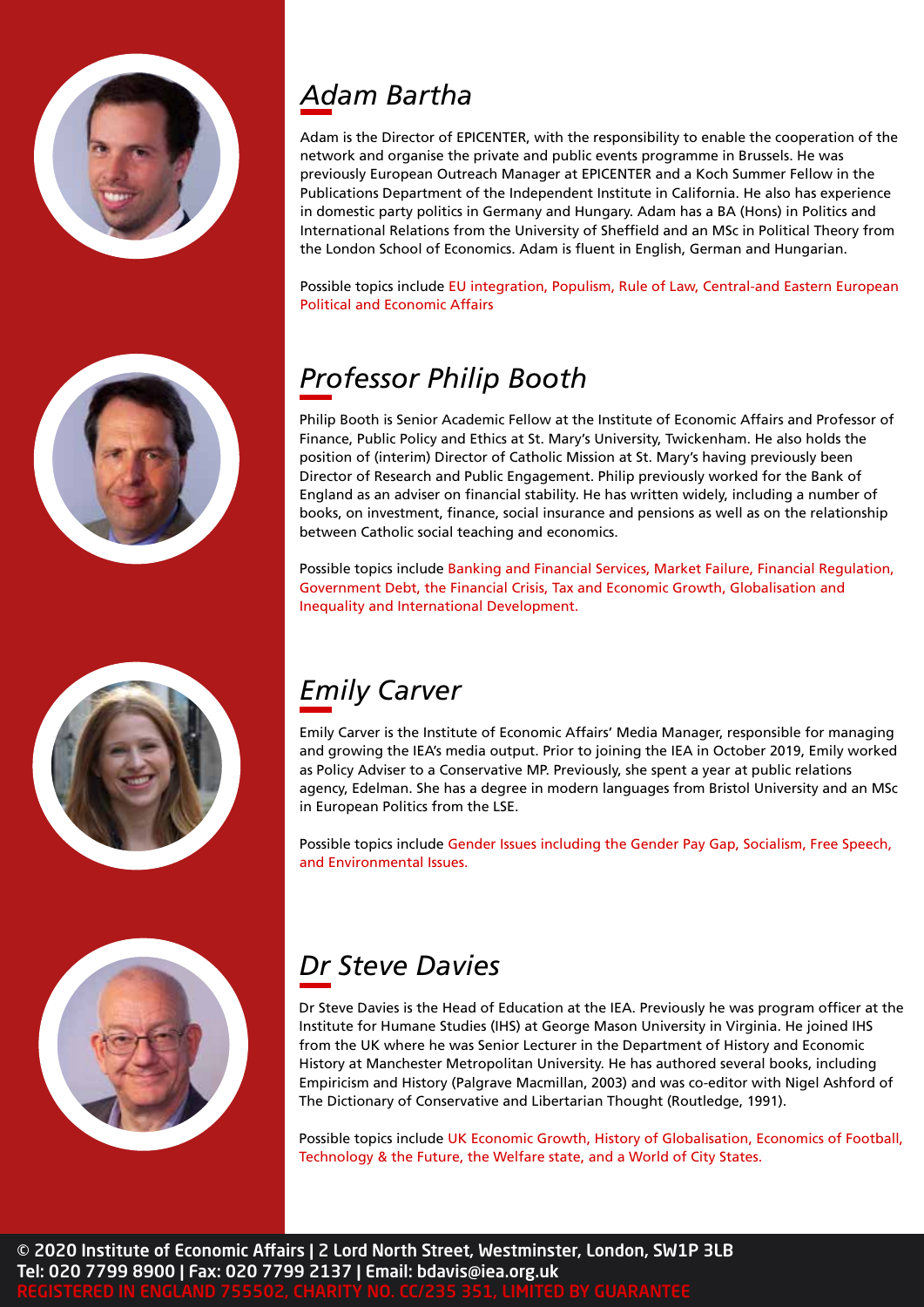

## *Annabel Denham*

Annabel Denham is Director of Communications at the Institute of Economic Affairs. She previously worked at The Entrepreneurs Network, an offshoot of the Adam Smith Institute, where she was Associate Director and ran the APPG for Entrepreneurship. Prior to that, Annabel worked as a Researcher for former-MP Lord (Peter) Lilley and as Deputy Business Features Editor at City AM.

Possible topics include Entrepreneurship, Gender Issues including the Gender Pay Gap, Lifestyle Issues, and the Labour Market.





# *Alexander C. R. Hammond*

Alexander C. R. Hammond is the Policy Advisor to the Director General. Before joining the IEA, Alexander worked as Research Associate in the Cato Institute's Center for Global Liberty and Prosperity, in Washington D.C. Alexander often writes about economic freedom, African development, British politics, and global wellbeing. His works have been translated into multiple languages and have been featured in The Washington Times, Reason, Newsweek, CapX, FEE, the Cato Institute website, the HumanProgress blog, and various other outlets both in the United Kingdom and overseas.

Possible topics include Human Progress/the State of Global Wellbeing, the Value of Economic Freedom, and African Trade.

# *Victoria Hewson*

Victoria is the IEA's Head of Regulatory Affairs and Research Associate. She is a lawyer and practiced for 12 years in the fields of technology and financial services, before joining the Legatum Institute Special Trade Commission to focus on trade and regulatory policy. She has published work on the implications and opportunities of Brexit in financial services and movement of goods and the issues in connection with the Irish border. Before entering the legal profession Victoria worked for Procter & Gamble in the UK and Germany.

Possible topics include Deregulation, Trade, and Brexit and the Rule of Law.



### *Julian Jessop*

Julian Jessop is an Economics Fellow at the IEA. He has over thirty years of experience as a professional economist in the public and private sectors, including senior positions at HM Treasury, HSBC and Standard Chartered Bank. Prior to joining the IEA in 2017 he was a Director and Chief Global Economist at the leading independent consultancy, Capital Economics. Julian has a First Class degree in Economics from Cambridge University and post-graduate qualfications in both Economics and Law.

Possible topics include Brexit, the Global and UK Economies, Public Economics, and Fiscal and Monetary Policy.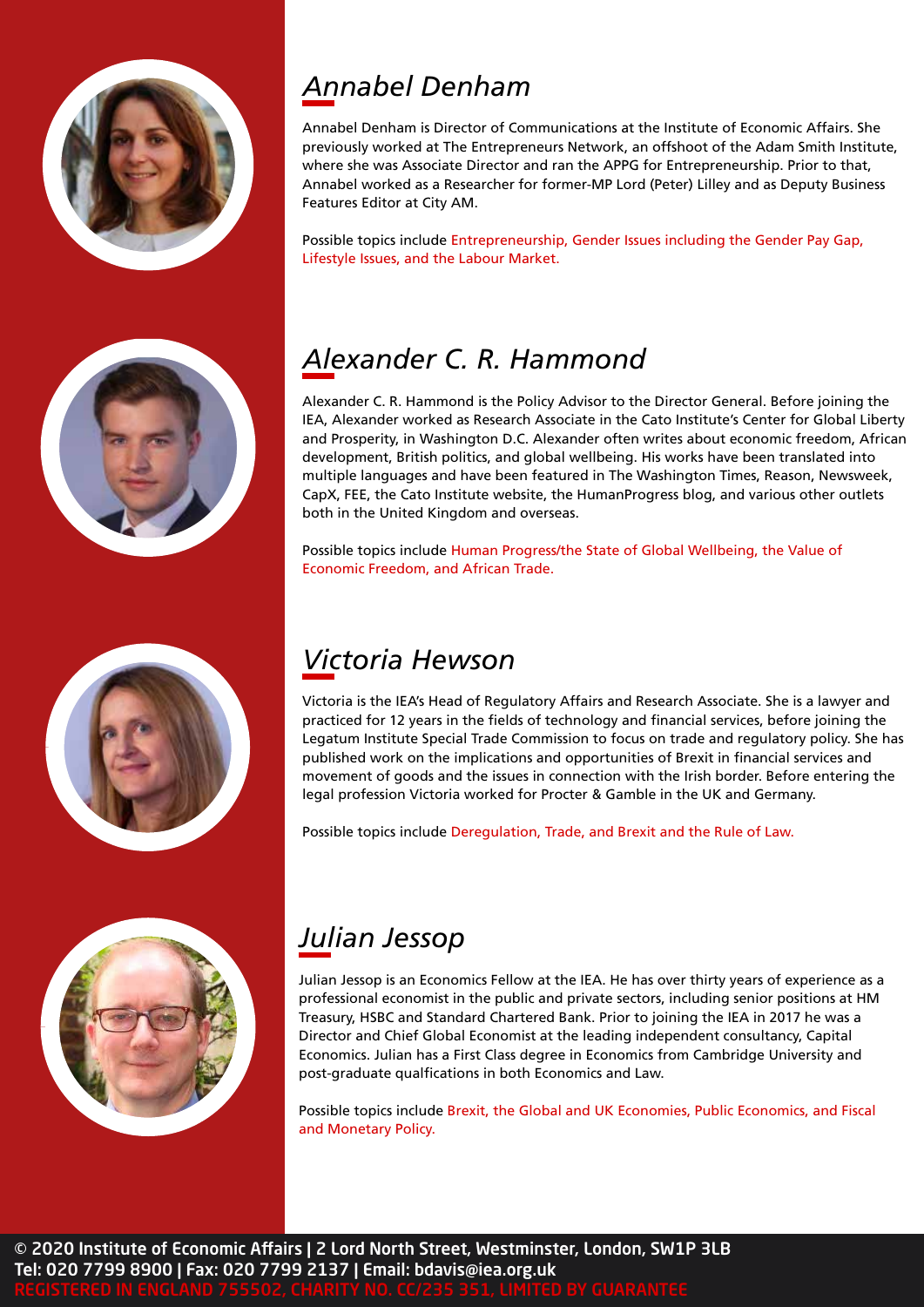









# *Professor Syed Kamall*

Professor Syed Kamall is Academic and Research Director at the IEA and Professor of International Relations and Politics at St Mary's University, Twickenham. From May 2005 to June 2019, he was a Conservative MEP for London. In the European Parliament, he was leader of the European Conservatives and Reformists political group of MEPs from 19 countries, and worked to promote open trade, tech start-ups and better financial regulation.

Possible topics include Poverty, Entrepreneurship, the European Union, post-Communist Economics, Privatisation and Liberalisation, and Foreign Investment.

# *Mark Littlewood*

Mark Littlewood is Director General of the Institute of Economic Affairs. He is one of the most well-known free market voices in the United KIngdom and is a must sought-after speaker at a range of events including university debates, industry conferences and public policy events. In 2019 he was ranked 41st Iain Dale's 'Top 100 Conservative Influencers' List. He frequently comments on political and economic issues on television and radio and writes a regular column for The Times. Mark also sits on the Board of Big Brother Watch, a non-profit organisation fighting for the protection of privacy and civil liberties in the UK.

Possible topics include Lifestyle Economics, The Case for Classical Liberalism, Brexit, Free Market Environmentalism, 'Bad Stats and Fake News', and Taxation.

### *Rebecca Lowe*

Rebecca was previously Director of FREER, an initiative focused on economic and social liberalism, housed at the IEA. She has worked for various political research organisations, as a parliamentary researcher, a political consultant, and in the arts, education and charity sectors.

Possible topics include the Value of freedom, Fiscal decentralisation, the Size of the state, Income distribution, Equality, Democracy, the Future of work and Free speech.

# *Andy Mayer*

Andy is Chief Operating Officer at the IEA. Andy worked as Head of Public Affairs, UK & Ireland at BASF plc for seven years. He has over 20 years of experience in strategic communications and the operations that support them in the business and think tank worlds.

Possible topics include Environmental Issues, Business & Manufacturing, Politics of Brexit, and Free Speech.

# *Dr Kristian Niemietz*

Kristian joined the IEA in 2008 as Poverty Research Fellow, becoming its Senior Research Fellow in 2013, Head of Health and Welfare in 2015 and Head of Political Economy in 2018. Kristian is also a Fellow of the Age Endeavour Fellowship. He studied Economics at the Humboldt Universität zu Berlin and the Universidad de Salamanca, graduating in 2007 as Diplom-Volkswirt (≈MSc in Economics). In 2013, he completed a PhD in Political Economy at King's College London. He is also the author of 'Socialism: The Failed Idea That Never Dies'.

Possible topics include Socialism/Communism, Healthcare, Housing, Immigration, and Federalism/Decentralisation.